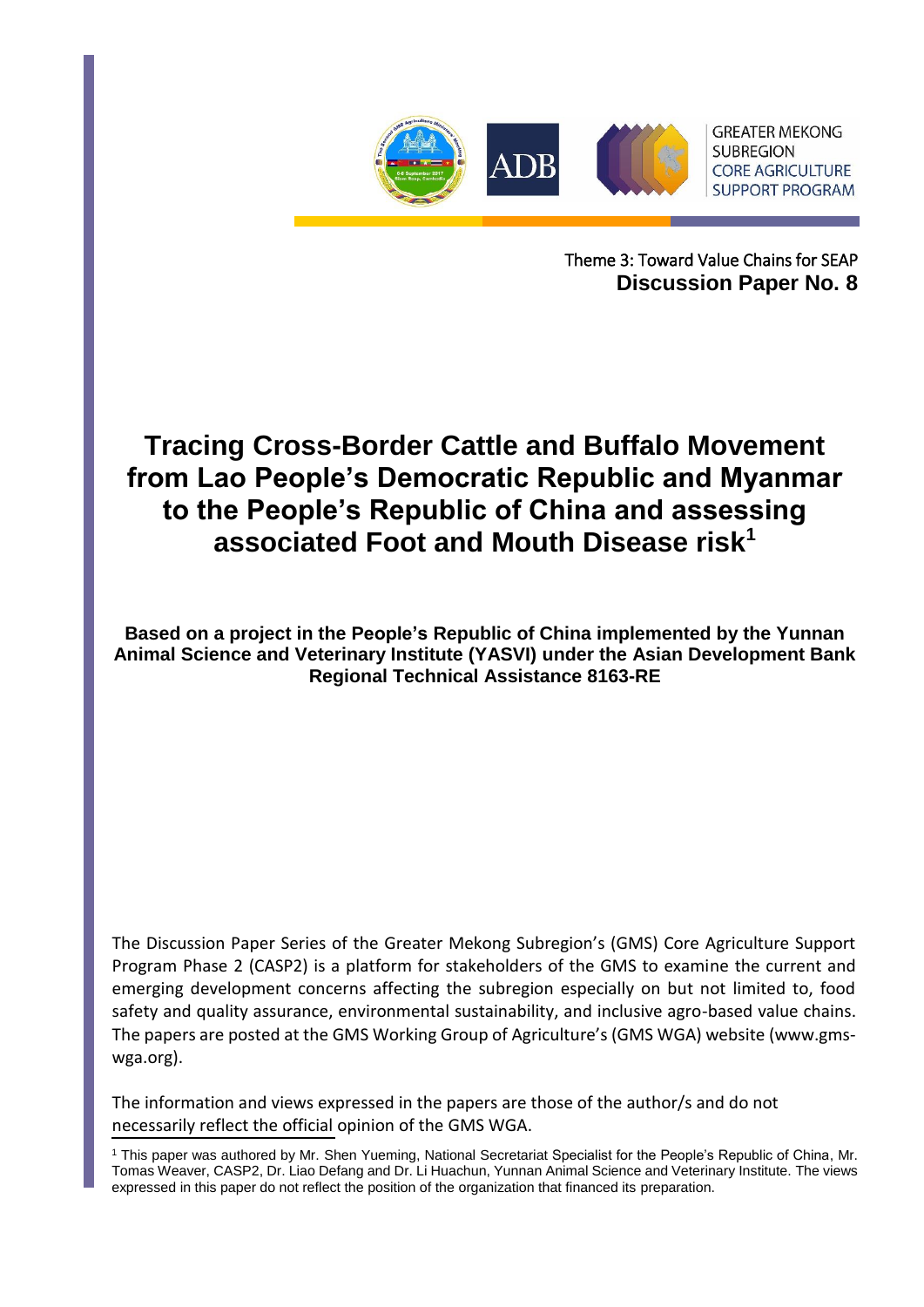## **Contents**

| 5. Policy Directions, Including Needed Investments and Institutional Reforms  6 |  |
|---------------------------------------------------------------------------------|--|
|                                                                                 |  |
|                                                                                 |  |

Table 1 Live Cattle and Buffalo Trade Pathways into Yunnan from the GMS ...........................5

# **Abbreviations**

<span id="page-1-0"></span>

| <b>ADB</b>   |            | Asian Development Bank                         |
|--------------|------------|------------------------------------------------|
| <b>DCZ</b>   |            | disease control zone                           |
| <b>FMDV</b>  |            | foot and mouth disease virus                   |
| <b>FMD</b>   |            | foot and mouth                                 |
| <b>GMS</b>   |            | <b>Greater Mekong Subregion</b>                |
| Lao PDR      |            | Lao People's Democratic Republic               |
| <b>PRC</b>   |            | People's Republic of China                     |
| <b>TAD</b>   |            | transboundary animal disease                   |
| <b>YASVI</b> | $\sim 100$ | Yunnan Animal Science and Veterinary Institute |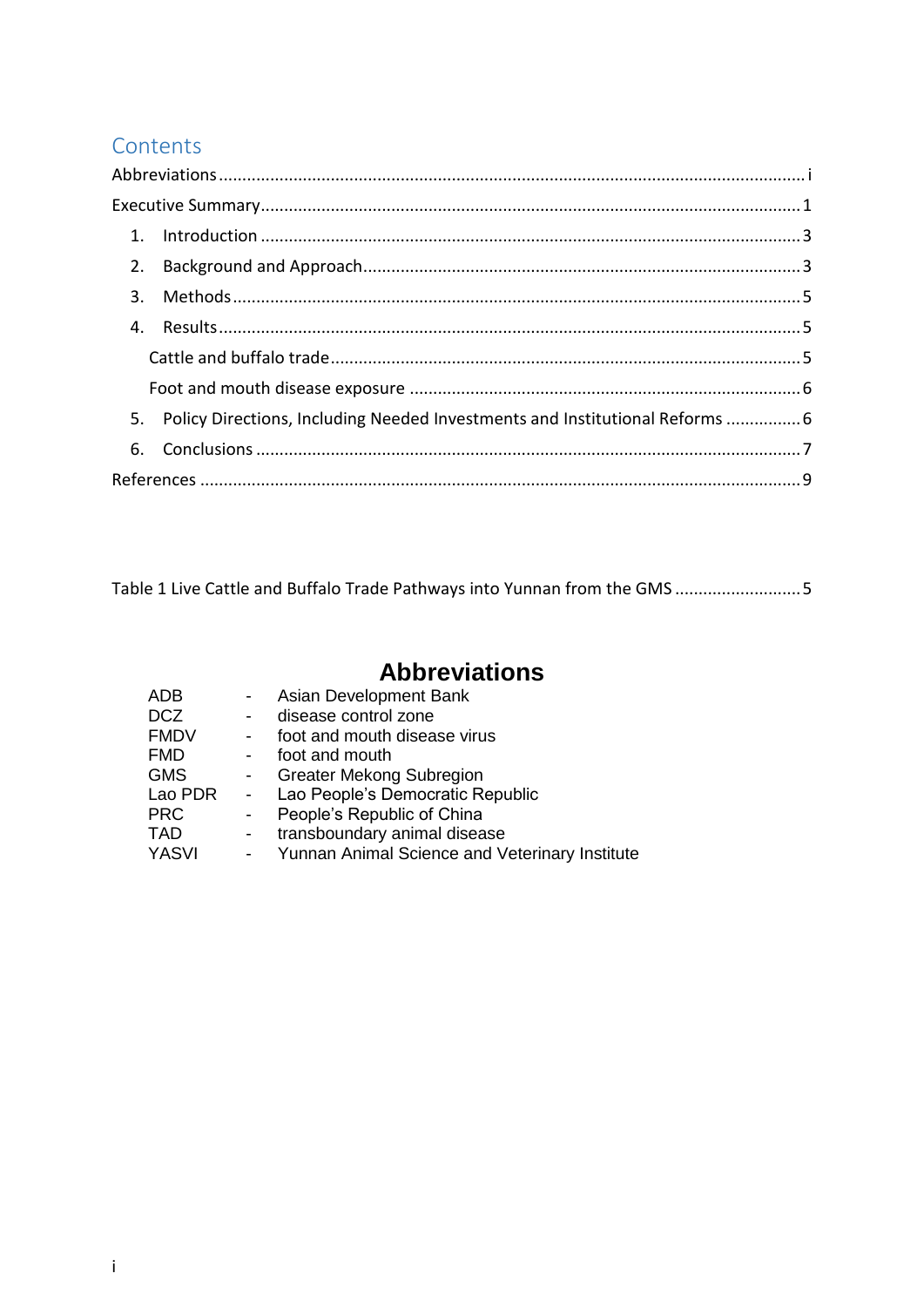# **Executive Summary**

<span id="page-2-0"></span>Demand for beef and beef products is high and increasing in the PRC. The large cattle and buffalo populations in Cambodia, the Lao PDR, Myanmar, Thailand, Viet Nam, and the South Asian countries present great opportunities to supply this large and growing market. However, unchecked animal movement presents considerable risks in relation to hazards of importance to animal and human health and economic development. The large numbers of cattle and buffalo that currently transit through the Greater Mekong Subregion (GMS), largely informally and to meet the demand from the PRC, present considerable risks for the spread important pathogens for animals and trade, such as FMD virus, and human health, such as pathogenic strains of *Escherichia Coli*. This uncontrolled movement and associated disease risk threatens livestock producers, allied businesses and consumers throughout the GMS.

The Yunnan Animal Science and Veterinary Institute estimates that approximately 1 million live cattle and buffalo from the Greater Mekong Subregion (GMS) entered the People's Republic of China (PRC) through Yunnan Province illegally in 2015. The study determined that a high proportion of these animals had been exposed to the foot and mouth disease virus (FMDV); thus, many of them may be carrying the virus. Foot and mouth disease (FMD) is extremely infectious. It destroys livelihoods and bars GMS trade in many livestock products to potentially lucrative FMD-free markets internationally. FMD spreads rapidly, typically through livestock movement. Illegal and poorly controlled animal movement across GMS borders is a key pathway for the transmission of the FMDV. Moreover, other hazards of importance to human health and GMS trade products affect GMS consumers and businesses and limit market access for livestock and livestock products from the GMS. In this context, illegal and poorly controlled animal trade presents a risk to regional food security, producer livelihoods, and animal trade in the subregion.

To begin to address these issues, the Asian Development Bank (ADB) Regional Technical Assistance (TA 8163-REG) allocated a \$60,000 grant<sup>2</sup> to a project under a letter of agreement between ADB and the Ministry of Agriculture of the People's Republic of China (PRC). The main objectives of the project were to better understand cattle and buffalo movement patterns and to improve livestock traceability, which are essential for the rapid identification of FMD and the implementation of effective preventative measures. The project also sought to identify animal movement pathways in key counties within Yunnan Province, where control measures might best be targeted to reduce the risk of FMD spread.

Animal movement patterns were analyzed and the risk of FMDV spread was assessed. The project mapped the four main pathways through which cattle and buffalo enter the PRC from the Lao People's Democratic Republic (Lao PDR) and Myanmar and conducted extensive serological sampling to identify exposure to the most common FMD serotypes circulating in Asia. The study findings indicated a number of key areas for policy change, institutional capacity building, and investment to regulate cross-border livestock movement, reduce the risk of FMD spread, and thereby promote trade in animals and animal products. Beyond FMD, the findings and recommendations also have implications for the design of food safety and broader livestock-related hazard surveillance and risk management systems.

The study concluded that appropriate regulation of cross-border livestock trade and the establishment of disease control zones (DCZs) could promote legal livestock trade and contribute to controlling FMD. Such initiatives must include animal identification and traceability systems, transparent livestock movement management systems, risk-based monitoring of animal health status, and vaccination at borders.

-

 $2$  In this paper, the symbol " $\sqrt[6]{ }$ " refers to the United States dollar.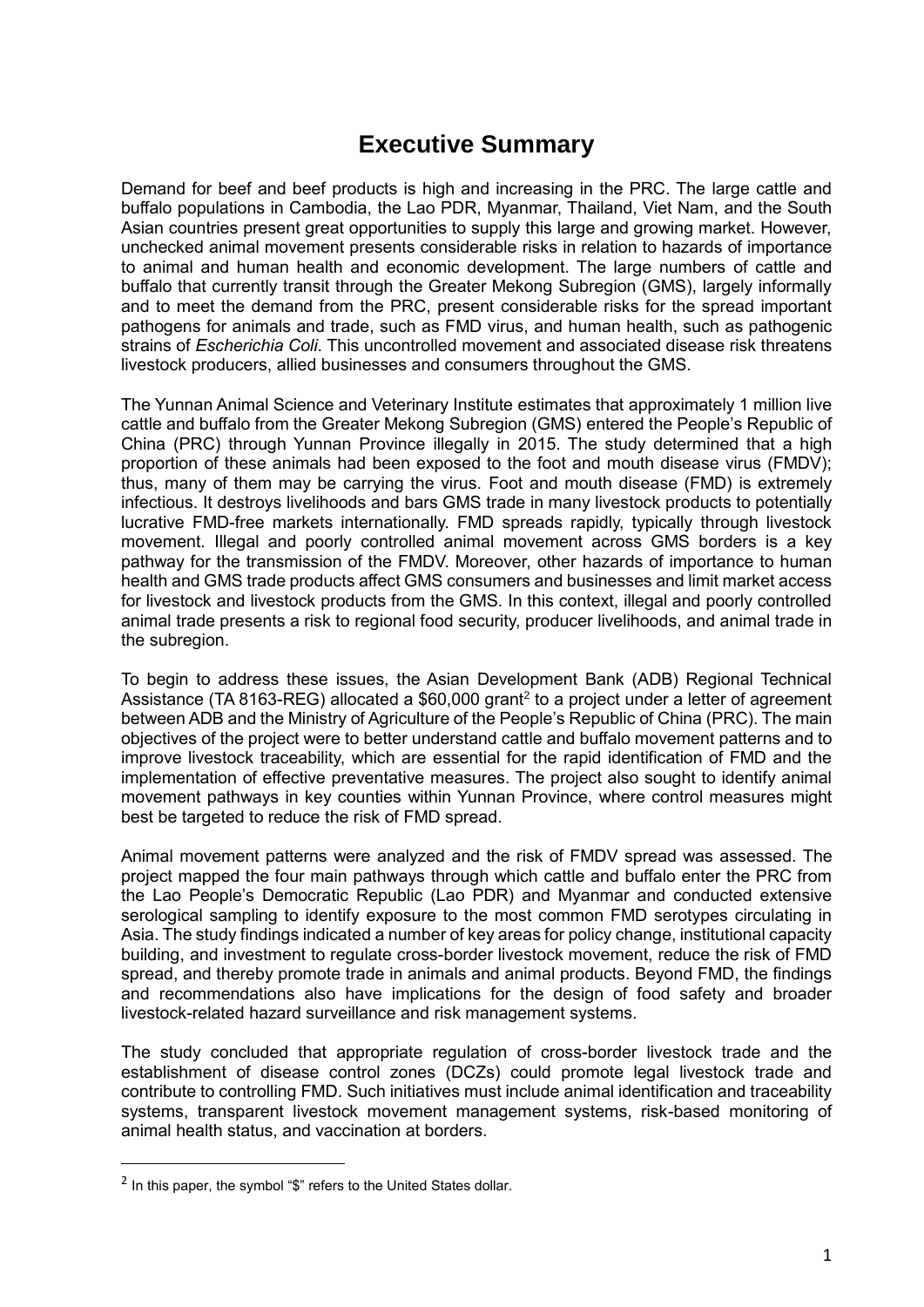Five primary recommendations emerged:

- (1) Establish bilateral and/or multilateral mechanisms to improve the coordination of national policies, investments, and institutional capacity building for (a) the control of live cattle and buffalo trade between the Lao PDR and the PRC, and between Myanmar and the PRC; and (b) the management of associated disease and broader hazard risks.
- (2) Establish bilateral and/or multilateral coordinating mechanisms for the surveillance of cattle and buffalo movement, FMDV, and other hazards of importance to animal production, food safety, and trade among GMS countries, in coordination with the OIEled SEACFMD<sup>3</sup> program.
- (3) Conduct feasibility assessments to identify investment opportunities that support the establishment and management of the DCZs, under the direction of the GMS Working Group on Agriculture.
- (4) Mobilize funds for the establishment of traceability systems and DCZs, through technical assistance and infrastructural investments as proposed in the Strategy for Promoting Safe and Environment-Friendly Agro-based Value Chains in the Greater Mekong Subregion and Siem Reap Action Plan, 2018–2022 (To be finalized).
- (5) Establish cross-border animal DCZs to assess and control FMD and broader hazard risk and increase legal access to the PRC market. Facilitate the establishment of public– private partnerships for investment in the necessary infrastructure and services.

Encouraging legal animal movement and the development of DCZs along the Lao PDR–Yunnan and Myanmar–Yunnan borders presents a novel strategy that can minimize the risk of FMD spread from the GMS countries to the PRC; promote livestock trade to the PRC to the benefit of communities living in the border areas; and support smallholder farmers in Lao PDR, Myanmar, and the wider GMS whose livelihoods depend on livestock raising and trade. The establishment of FMD-focused DCZs for cattle and buffalo in Yunnan can provide lessons for the control of other production pathogens and foodborne hazards in other areas of the GMS. Moreover, the approach can be built on and/or replicated to address the movement of pigs and poultry and the sustainable management of broader human and animal health risks associated with animal and animal product trade in the GMS while promoting trade and market access for the subregion's animal suppliers and their products.

-

<sup>3</sup> The Sub-Commission for Foot and Mouth Disease Control in South-East Asia and China (SEACFMD) is led by the World Organization for Animal Health (Oficina Internacional de Epizootias—OIE).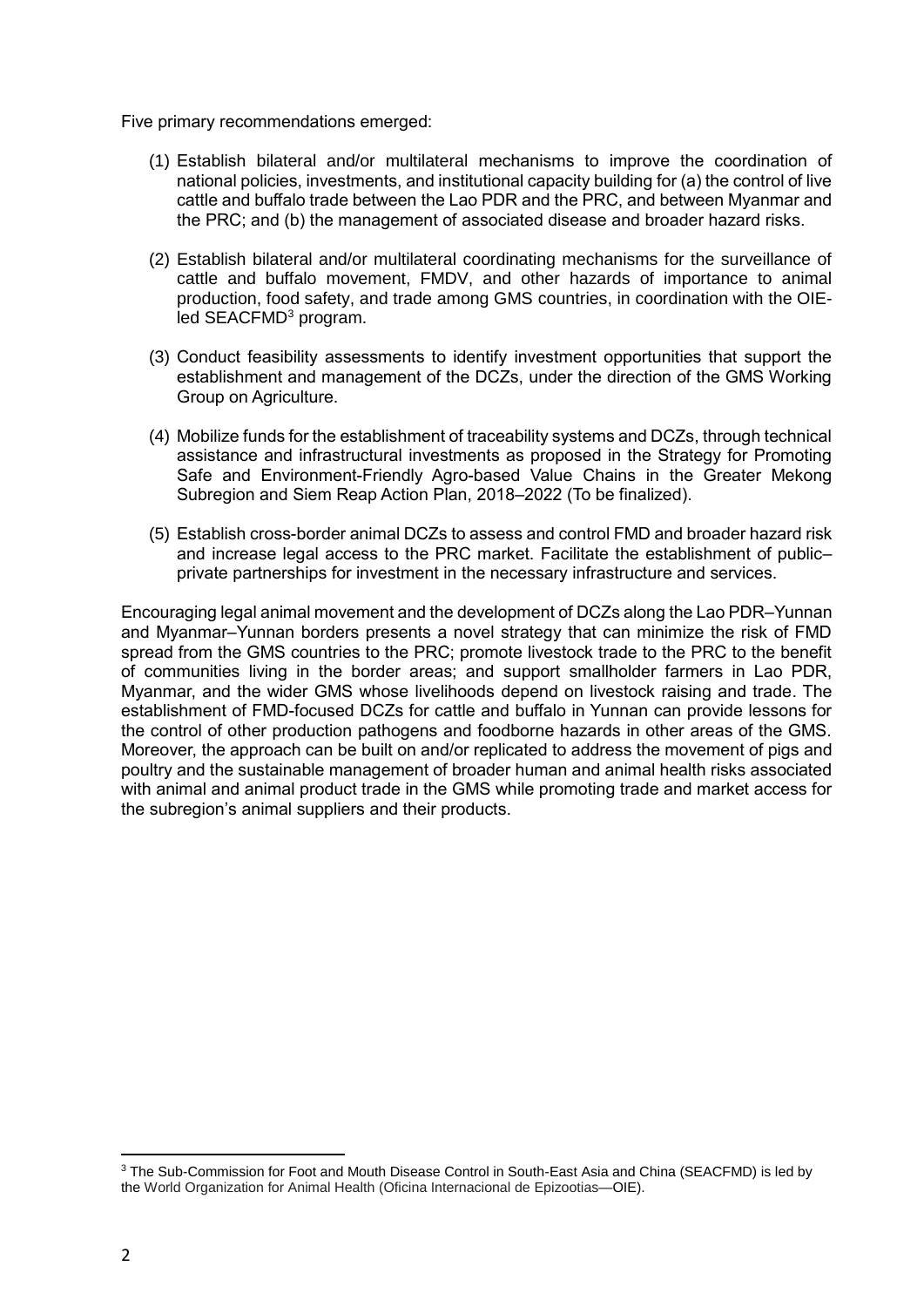### **1. Introduction**

<span id="page-4-0"></span>Foot and mouth disease (FMD) is an important transboundary animal disease (TAD) that causes significant economic losses to livestock producers and has considerable effects on economic development and trade in the Greater Mekong Subregion (GMS). FMD is a highly infectious viral disease of ungulates that is primarily spread through animal movement (Rosenberg, Astudillo, and Goic 1980; Windsor 2011). The disease causes considerable loss of productivity and animal value and is a major barrier to the export of GMS livestock products to FMD-free markets internationally under the terms of the World Trade Organization Agreement on the Application of Sanitary and Phytosanitary Measures. Employing impact survey questionnaires post outbreak in 2010 Young, et al. (2013) estimated that animals lost 54-92% of their value, on average, post disease due to weight loss, treatment costs lost draft capacity and/or death. A related study demonstrated the considerable impact effective control of FMD through vaccination of cattle and buffalo populations in Cambodia on reducing poverty and vulnerability and increasing food security (Young, et al. 2016), this would undoubtedly apply across the GMS. Few would refute Perry, et al. (1999)'s assessment that the control of highly infectious diseases is crucial to improving trade within and outside the region and that FMD is the top priority among disease that affect cattle and buffalo.

The Yunnan Animal Science and Veterinary Institute (YASVI) estimated approximately 1 million cattle and buffalo were illegally traded across Yunnan's international borders in 2015, which may be conservative. The majority of the animals are thought to originate in the GMS, although some may have transited through the subregion from as far away as Bangladesh or India. The high volumes of illegal cross-border movement of live cattle and buffalo into the People's Republic of China (PRC) in recent years has been driven by soaring demand and high market prices for beef in the mainland PRC. As FMD is endemic in much of the region (Gleeson 2002), the risk of animal transmitting the virus enroute to Yunnan, within the province, or on into mainland PRC are likely extremely high. In addition, cattle movement can spread other pathogens of importance to livestock, such as Pasteurella (hemorrhagic septicemia) and foodborne pathogens, for example, pathogenic strains of *Escherichia Coli.*

The volume and uncontrolled or poorly controlled nature of cattle and buffalo movement in the GMS—primarily into the PRC via Yunnan—is undoubtedly associated with the frequency and scale of FMD outbreaks in the subregion. Moreover, large-scale, poorly regulated trade presents considerable risks of spreading other diseases, zoonoses, and foodborne hazards. This hampers the development of sustainable animal production and trade and has negative effects on GMS producers, allied businesses, and consumers. Moreover, the uncontrolled or loosely controlled trade in live animals and associated hazards present a major barrier to the GMS becoming recognized as a leading global supplier of safe and environment-friendly agricultural products. Under the World Trade Organization Sanitary and Phytosanitary Agreement, the lack of control over animal movement makes demonstration of disease freedom and/or effective risk management systems to potential trading partners near impossible. Due to the cross-border nature of animal trade in the GMS, it is in the interests of each GMS country to act collectively to improve the monitoring and management of risks associated with animal movement and trade in the GMS.

### <span id="page-4-1"></span>**2. Background and Approach**

In 2014, the Asian Development Bank (ADB) and the GMS countries agreed that the ADB Regional Technical Assistance, TA 8163-REG, would support country-initiated activities consistent with its outputs and the overall objectives of the Core Agriculture Support Program Phase 2. The following year, ADB signed letters of agreement with individual GMS countries under TA 8163-REG and allocated a grant of \$300,000 to the PRC for multiple projects. The PRC's Ministry of Agriculture designed five projects to be implemented under the letters of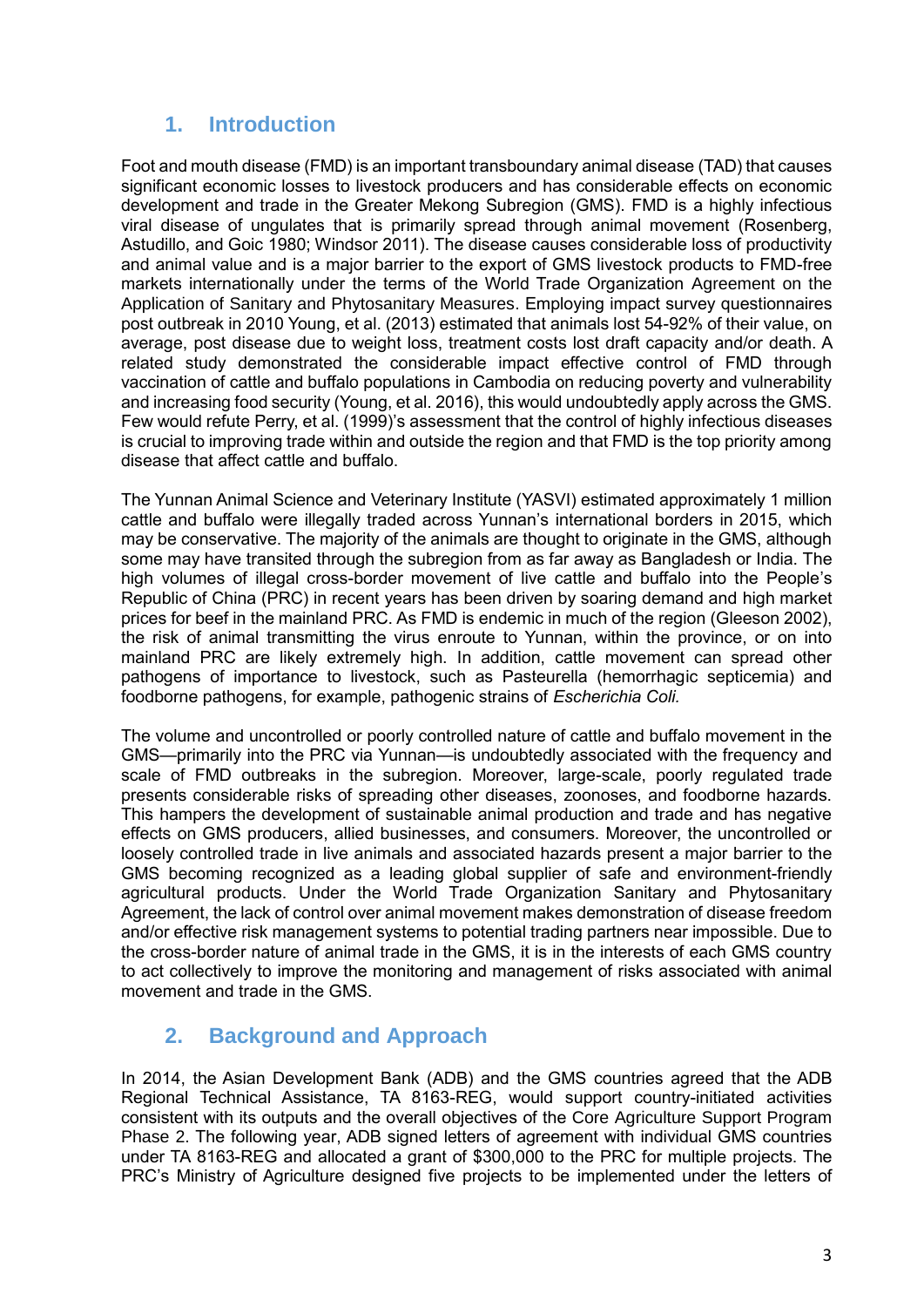agreement, including a project for tracing cross-border livestock movement and the risk of spreading FMD across Yunnan Province's borders with the Lao People's Democratic Republic (Lao PDR) and Myanmar.

The cattle and buffalo movement and FMD risk project received a total grant of \$60,000 and was implemented by YASVI during July 2015 to June 2016. The purpose of the project was to identify the major cattle and buffalo movement pathways between the PRC and the two neighboring countries, with particular focus on tracing animals entering Yunnan from the two countries and transiting to other destinations within the PRC. The study was also intended to inform the identification of key counties along major animal movement corridors in Yunnan Province, for targeting control measures to reduce the risk of FMD spread.

The project was designed in alignment with the Transboundary Animal Disease Zoning Trial Program in Yunnan Province, a long-term program approved by the PRC's Ministry of Agriculture; Ministry of Commerce; General Administration of Customs; and General Administration of Quality Supervision, Inspection, and Quarantine. The program aims to regulate cross-border livestock movement, establish DCZs, and promote livestock husbandry and animal product processing within the border area zones. The border DCZ is envisioned as a delimited area where special policies addressing illegal animal movement can be applied so as to allow animals to enter the province via quarantine, health inspection, and completion of official trade management requirements, thereby formalizing previously illegal trade.

The project was based on three key components:

- (1) tracing cross-border cattle and buffalo movement across the Lao PDR–Yunnan and Myanmar-Yunnan borders, and identifying movement patterns;
- (2) predicting the risk of FMD spread; and
- (3) developing policy, institutional, and investment recommendations and interventions to reduce illegal cross-border cattle and buffalo movement and decrease the risk of hazard entry into and subsequent spread of disease in the PRC.

Specific tasks included tracing and describing actual cross-border cattle and buffalo movement in Yunnan; identifying the source and destination of individual animals; understanding the risk profile and identifying risk hotspots for disease spread along movement pathways; and workshops and field trips to build animal health worker, farmer, and trader capacity to rapidly identify FMD and animal characteristics—such as diagnosing FMD and introducing the pilot animal identification system.

The project was the first to pilot the tracking of cross-border cattle and buffalo trade from the Lao PDR and Myanmar into Yunnan. The project provided data on movement patterns and indications of potential policy, regulatory, and investment solutions to formalize trade and support FMD prevention and control. A tag-based animal identification system was designed and piloted. This pilot facilitated traceability of animals and the collection of animal data, including identification of animals with prior exposure to FMD, that could be fed into risk assessment and risk management decision making processes. The results provided evidence for scaling-up of livestock traceability systems based on information and communications technology in the GMS, and supported the establishment of DCZs along Yunnan's borders and, potentially, more widely in the GMS.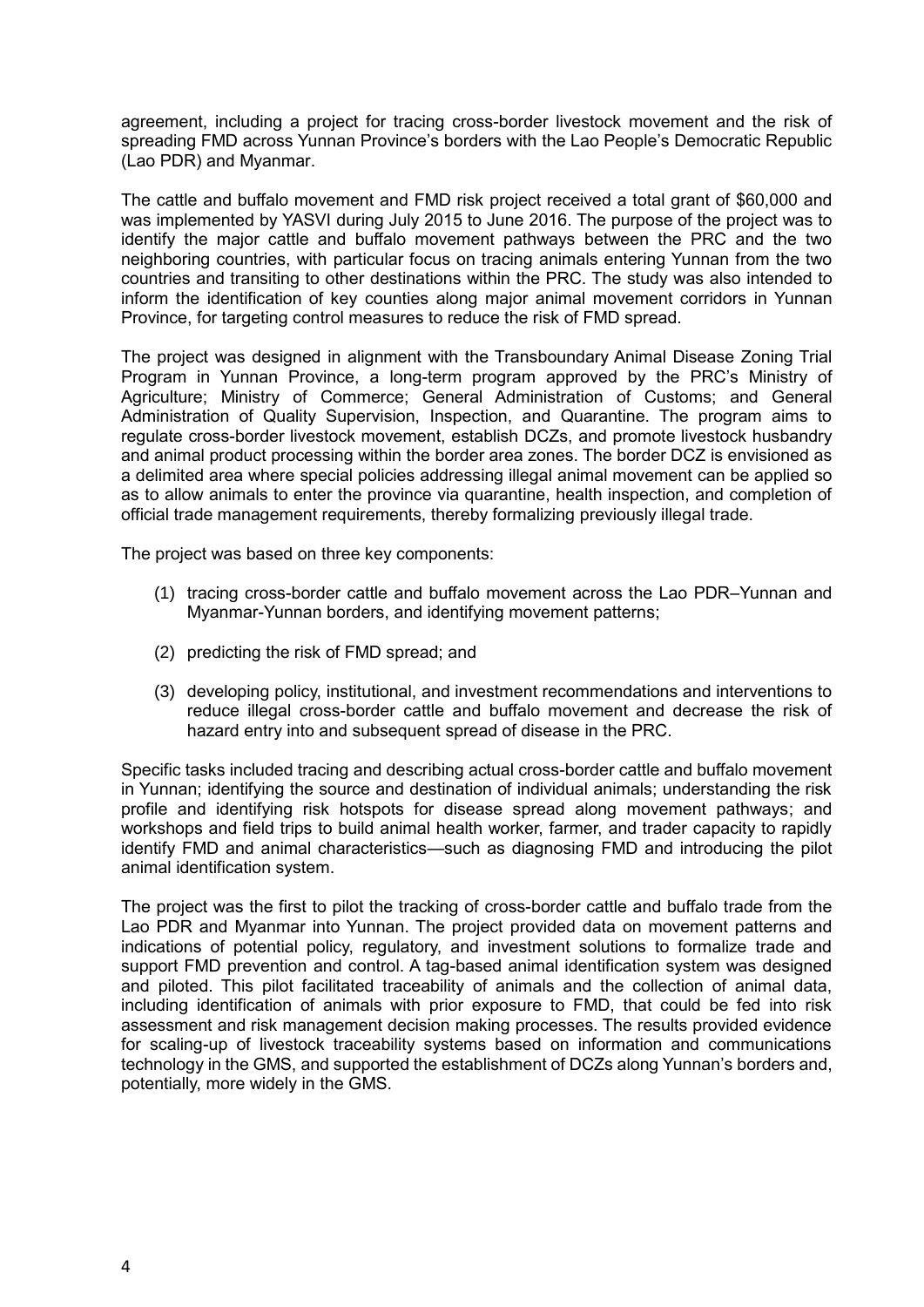### **3. Methods**

<span id="page-6-0"></span>Six cities and prefectures in Yunnan share borders with the Lao PDR and Myanmar, consisting of 17 PRC border counties. Extensive interviewing and surveying of cattle and buffalo traders and blood sampling of live animals were conducted in these prefectures.

To collect preliminary data, a project coordination meeting was held in September 2015 in Kunming. Four experts from YASVI and eight animal health workers/veterinary officers, two from each of the prefectures of Xishuangbangna, Puer, Lincang and Dehong, attended the meeting. Information on trans-boundary animal movement and FMD status and approaches to control and prevention was collected. The key informants provided information on the suspected origin of animals entering the PRC through borders in their prefectures, the locations of live animal markets and probable movement pathways were mapped. The participants also estimated the number of animals arriving in Yunnan from Lao PDR and Myanmar and identified their suspected final destinations. In March 2016, the study team hosted a workshop on Tracing Cross-Border Livestock Movement and the Risk of Spread of FMD along the PRC-Lao PDR and PRC-Myanmar Borders in Yunnan Province. In total 62 veterinary officers, animal health workers, traders and farmers from 14 border counties/cities of the four prefectures attended. In addition, officers from provincial Departments of Agriculture, scientists from provincial veterinary diagnostic laboratories. All particpants were surveyed and the majority were interviewed.

Sera samples were collected from cattle and buffalo entering Yunnan from the Lao PDR and Myanmar and tested in YASVI's Tropical and Subtropical Animal Disease Laboratory. In total 2398 seralogical samples were tested using C-ELISA and 3ABC-ELISA for FMD virus antibodies against FMD serotype O, A, Asia-1, and non-structure proteins in January 2016. In addition, 216 samples were tested by qPCR for the presence of FMD virus RNA.

### <span id="page-6-1"></span>**4. Results**

#### <span id="page-6-2"></span>**Cattle and buffalo trade**

.

Four main pathways through which cattle and buffalo enter Yunnan directly from the Lao PDR and Myanmar were identified, although significant numbers of live animals also enter at other locations not detailed here (Table 1).

| l able 1 Live Cattle and Buttalo Trade Pathways into Yunnan from the GMS<br>Pathway                    | <b>Estimated Volume</b> | Main Mode of     |
|--------------------------------------------------------------------------------------------------------|-------------------------|------------------|
|                                                                                                        | head/day (head/year)    | Transport        |
| From Luang Namtha Province to Boten, Lao PDR<br>$\rightarrow$ Mohan, PRC                               | 300 (100,000)           | Truck            |
| → Mengla County, Xishuangbanna Prefecture,<br>PRC.                                                     |                         |                  |
| From Chiang Rai Province, Thailand<br>$\rightarrow$ Soley, Myanmar<br>$\rightarrow$ Jinghong City, PRC | 1,200 (300,000)         | Boat and truck   |
| From Mandalay, Lashio, and Panghsang in Shan<br>State, Myanmar                                         | 500 (180,000)           | Truck or on foot |
| Menga Village of Mengma Township,<br>→<br><b>Menglian County of Puer Municipality, PRC.</b>            |                         |                  |
| From Mandalay, Lashio, Namhkam, and Muse in<br><b>Shan State, Myanmar</b>                              | 800-1,000 (300,000)     | Truck or on foot |
| → Longdao Township of Ruili City, Dehong<br><b>Prefecture, PRC</b>                                     |                         |                  |
| <b>Other Cross-Border Pathways</b>                                                                     | 1000 (100.000)          | Various          |

*Table 1 Live Cattle and Buffalo Trade Pathways into Yunnan from the GMS*

GMS = Greater Mekong Subregion, Lao PDR = Lao People's Democratic Republic, PRC = People's Republic of China.

Source: Yunnan Animal Science and Veterinary Institute.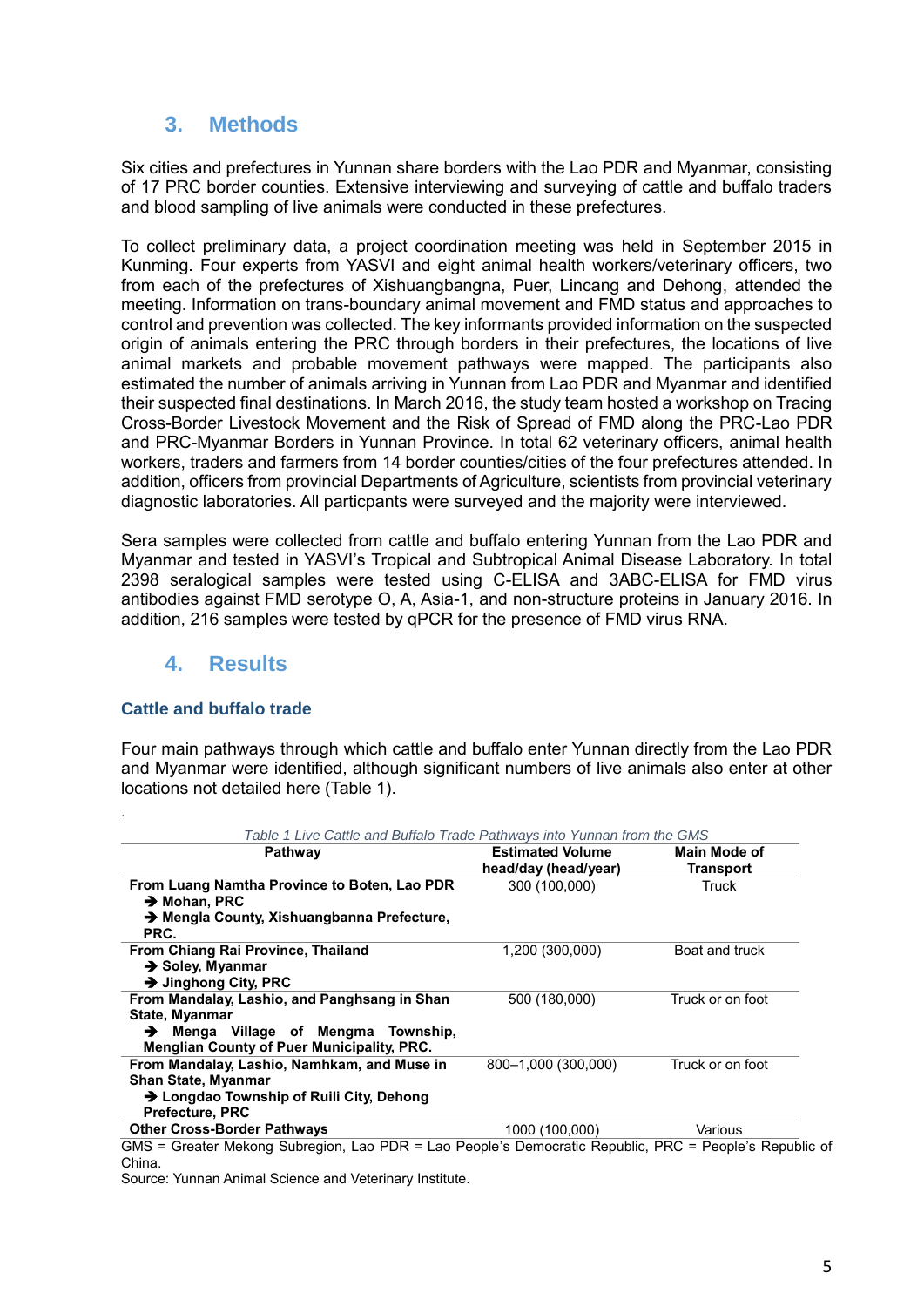Four cities/prefectures, consisting of 12 counties, were identified as key target areas for monitoring and risk management initiatives—Dehong, Lincang, Puer, and Xishuangbanna—on the basis of high absolute numbers of transiting animals and estimates of illegal movement. These counties were identified as key for the targeting of risk management efforts.

The study found that most cattle and buffalo that enter Yunnan were traded in Myanmar and Thailand. In particular, Mae Sot, Thailand, is a major live animal market hub, where it is believed as many as 100,000 head of cattle and buffalo are traded monthly. In Myanmar, Lashio in Shan State and Kyaukpadauang, Maymyo, and Sagaing in Mandalay are also key cattle and buffalo markets.

#### <span id="page-7-0"></span>**Foot and mouth disease exposure**

The serological results indicated that 15.0%–34.3% animals were positive for FMDV O antibody, 4.8%–15.8% for FMD A, and 20.1%–35.5% for Asia-1. However, sampled animals positive for 3ABC antibodies were considerably higher at 20.0% to 47.8% of the population. These findings clearly demonstrate the high rates of FMDV exposure among cattle and buffalo entering Yunnan from the GMS and indicates a high risk of FMD transmission during transit. Moreover, the origins and typically lengthy pathways the animals travelled within the GMS indicate high risks of transmitting FMD en route. This is reflected in the high frequency of FMD outbreaks experienced in the GMS.

#### **Importantly, the project resulted in the development of extensive social networks that will form a basis for future data collection and information sharing.**

Greater information sharing is essential to promote inclusive, safe, and environment-friendly food production in the GMS and to unlock potential markets for GMS animal products. The project established a network of animal health workers, traders, farmers, and key informants from four PRC prefectures/cities to collect and share information of transboundary animal disease (TAD) control. The network can contribute to improved monitoring of cattle and buffalo movement from the Lao PDR and Myanmar into the PRC, facilitate implementation of traceability systems and the establishment of DCZs, and thereby support GMS FMD surveillance and control. The project also provides a further step toward increased information sharing between GMS countries in relation to FMD, other TADs, important trade and sanitary and phytosanitary hazards, and human health hazards more generally.

### <span id="page-7-1"></span>**5. Policy Directions, Including Needed Investments and Institutional Reforms**

The project resulted in five main recommendations for policy directions.

- (1) Establish bilateral and/or multilateral mechanisms for (a) coordinating policies, investments, and institutional capacity building for the control of live cattle and buffalo trade between the Lao PDR–PRC and Myanmar–PRC; and (b) managing associated disease and broader hazard associated risks. Draw the attention of high-level decision makers to the significance of TADs and continue promoting cooperation among GMS countries in this regard.
- (2) Establish collaboration mechanisms among the GMS countries with the objective of establishing electronic track and trace systems for livestock movement to safely increase access to the PRC market for GMS suppliers. This will benefit the PRC, as a large and growing importer, and the GMS countries, as current and potential exporters of live cattle and buffalo. Coordination with organizations such as GS1 on options for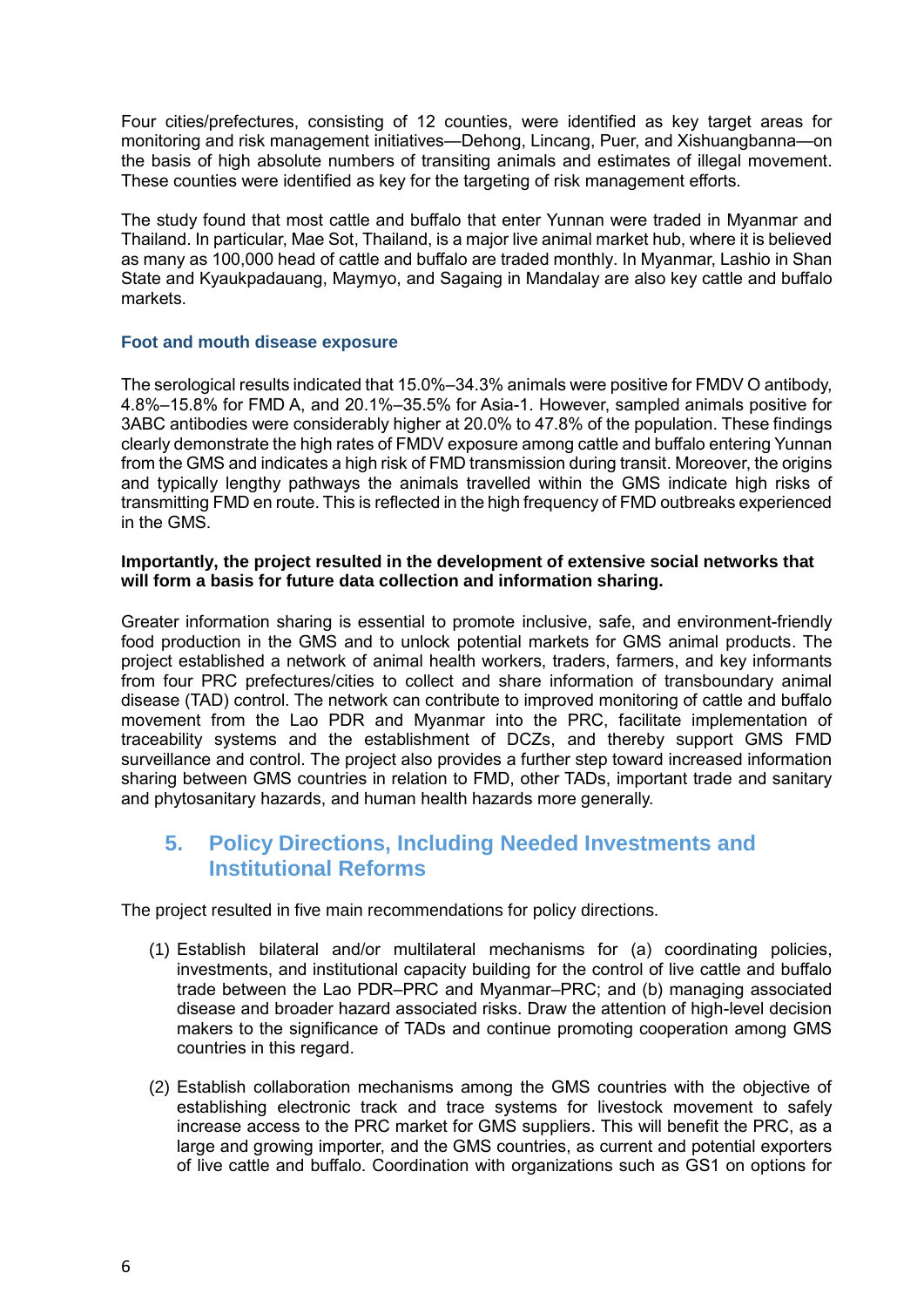barcode-based traceability systems for animal product leaving the DCZs can also be considered.

- (3) Given the PRC government's efforts in developing the transboundary DCZ in Yunnan, the GMS Working Group on Agriculture could conduct feasibility assessments and identify investment opportunities that support the establishment and management of the proposed DCZs, so as to effectively control TADs, reduce sanitary and phytosanitary barriers to trade, and facilitate cross-border livestock trade in the region.
- (4) Based on the project's findings, the PRC has proposed two key investment needs within the Strategy for Promoting Safe and Environment-Friendly Agro-based Value Chains in the Greater Mekong Subregion and Siem Reap Action Plan, 2018–2022: (a) a technical assistance project of \$1 million to build an e-traceability system for tracking livestock movement along GMS borders to better control TADs; and (b) a \$50 million investment in establishing livestock DCZs along GMS borders. Other GMS countries have proposed similar technical and infrastructural investments to establish traceability systems and DCZs. Resources need to be mobilized to support implementation of these initiatives.
- (5) Establish livestock DCZs at key border areas in the PRC, the Lao PDR, and Myanmar to (a) mitigate and manage the risk of FMD incursion through cattle and buffalo, (b) control other key production and zoonotic diseases, and (c) serve as a buffer zone to regulate livestock trade between the PRC and other GMS countries. A DCZ can encompass systems for risk analysis and facilities such as animal identification (tagging); livestock movement management (e-traceability); quarantine, serological, and pathological surveillance infrastructure and expertise; and vaccination facilities and services. Food safety testing for pathogens and residues could be built into the system once operational. It is also important to encourage the private sector to be involved in the DCZs and set up modern slaughterhouse, meat processing, and bio-digester facilities, and local feedlots, through public–private partnership schemes.

### <span id="page-8-0"></span>**6. Conclusions**

That demand for beef and beef products is high and increasing in the PRC is well-established. The large cattle and buffalo populations in Cambodia, the Lao PDR, Myanmar, Thailand, Viet Nam, and the South Asian countries present great opportunities to supply this large and growing market. However, unchecked animal movement presents considerable animal disease, zoonoses and food safety risks. The large numbers of cattle and buffalo traded illegally into the PCR present considerable risks for the spread important economic and human health pathogens, such as FMD virus and pathogenic E. Coli, which threaten livestock producers, allied businesses and consumers throughout the GMS.

Understanding animal movement patterns, monitoring risk and establishing effective traceability systems are essential for the timely identification of key hazards such as FMD, and for the implementation of effective and efficient outbreak responses. This can better protect the livestock industries of the PRC and the GMS countries. Assessing FMD risk in the live cattle and buffalo trade into the PRC via Yunnan can inform wider GMS risk management strategies for FMD and the many other hazards of importance to animal and human health and trade. Addressing the issues can benefit livestock industries throughout the GMS, including the smallholders and small enterprises that dominate the industry numerically.

Encouraging legal animal movement by developing DCZs along the Lao PDR–Yunnan and Myanmar–Yunnan borders presents a novel strategy that can minimize the risk of FMD spread from the GMS countries to the mainland PRC, promote livestock trade to the benefit of communities living in the border areas, and support smallholder farmers in the Lao PDR and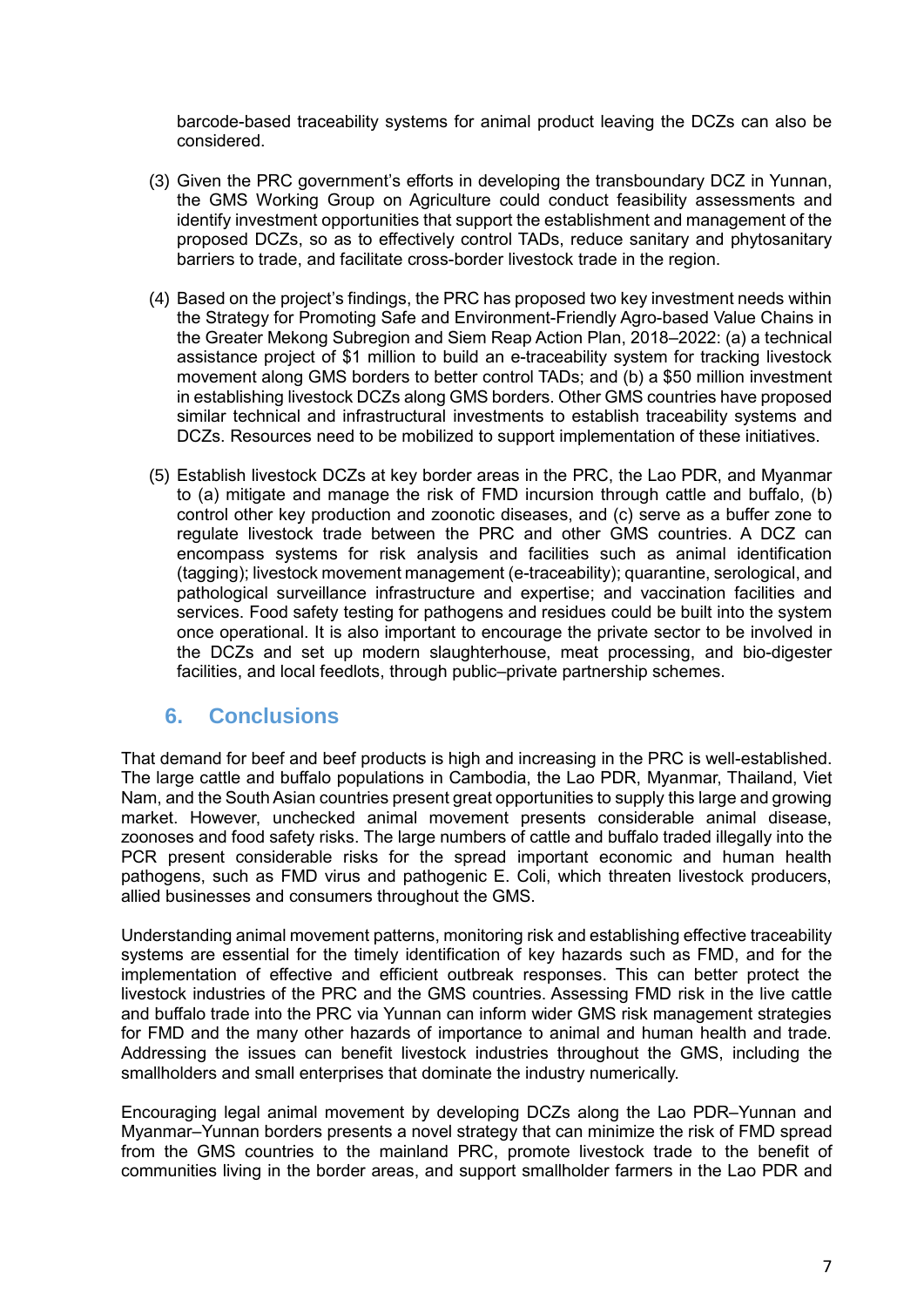Myanmar whose livelihoods depend on livestock raising and trade. In addition, the establishment of DCZs can enable improved surveillance and management of foodborne hazards within Yunnan and the GMS more widely.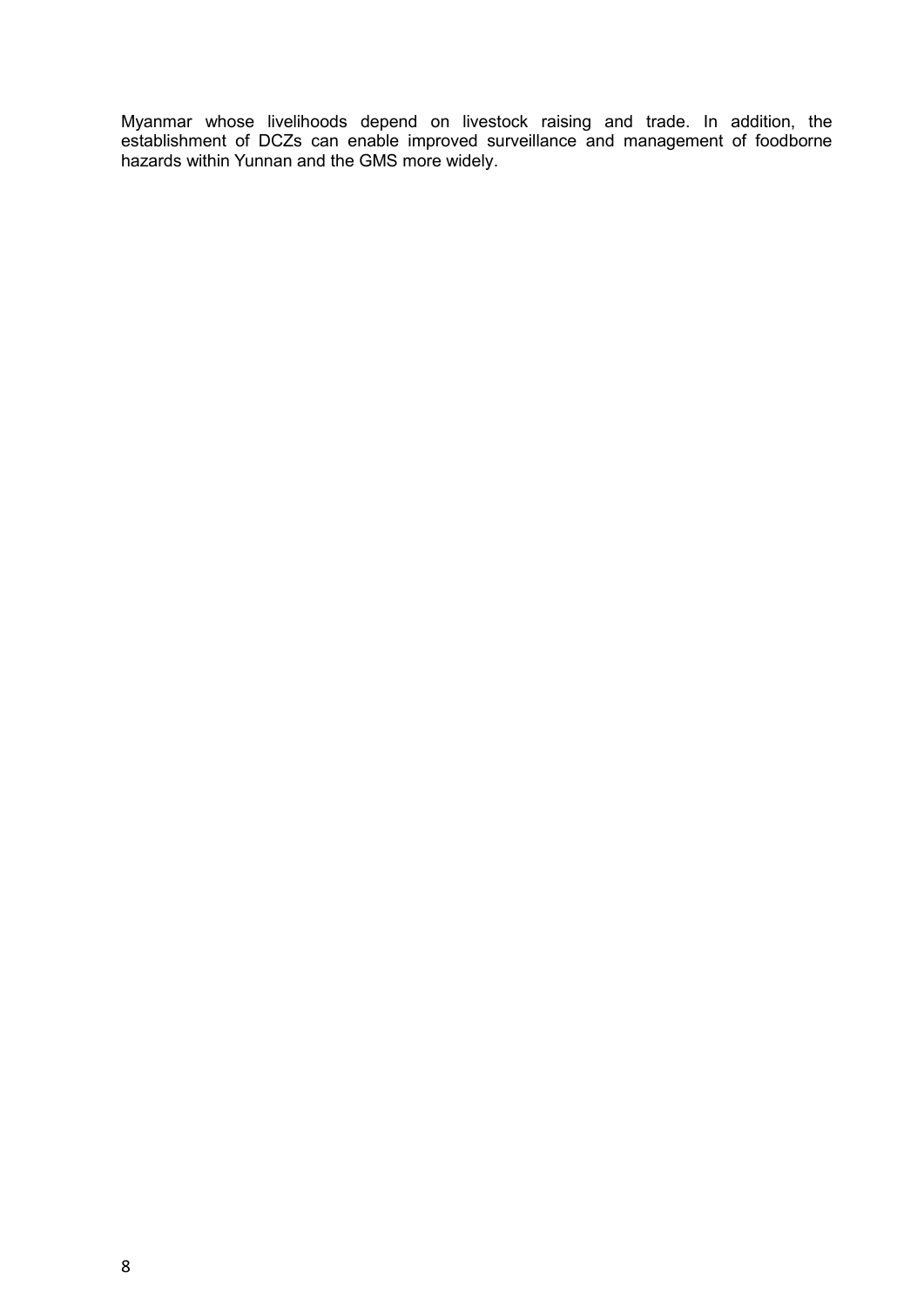### **References**

- <span id="page-10-0"></span>Gleeson, LJ. 2002. "A Review of the Status of Foot and Mouth Disease in South-East Asia and Approaches to Control and Eradication." *Revue scientifique et technique-Office international des épizooties* 21, no. 3: 465-472.
- Perry, BD, et al. 1999. "The Economic Impact of Foot and Mouth Disease and Its Control in South-East Asia: A Preliminary Assessment with Special Reference to Thailand." *Revue scientifique et technique (International Office of Epizootics)* 18, no. 2: 478-497.
- Rosenberg, FJ, VM Astudillo, and MR Goic. 1980. *Regional Strategies for the Control of Foot-and-Mouth Disease: An Ecological Outlook*. *Proceedings of the Second International Symposium on Veterinary Epidemiology and Economics, 7-11 May 1979.*
- Windsor, PA. 2011. "Perspectives on Australian Animal Health Aid Projects in South‐East Asia." *Transboundary and Emerging Diseases* 58, no. 5: 375-386.
- Young, JR, et al. 2013. "Assessment of Financial Impact of Foot and Mouth Disease on Smallholder Cattle Farmers in Southern Cambodia." *Transboundary and Emerging Diseases* 60, no. 2: 166-174.
- Young, JR, et al. 2016. "Benefit Cost Analysis of Foot and Mouth Disease Control in Large Ruminants in Cambodia." *Transboundary and emerging diseases* 63, no. 5: 508-522.